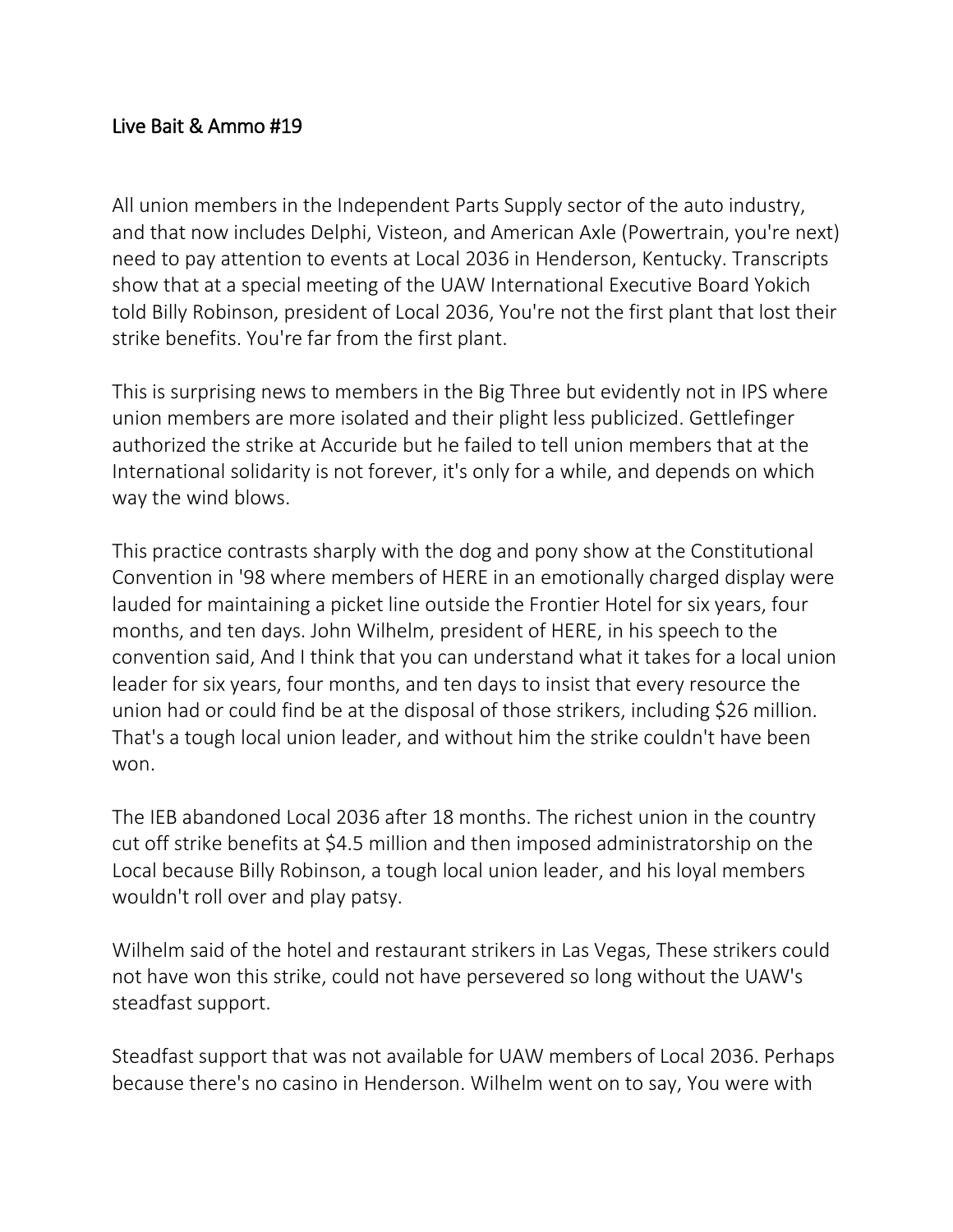these courageous strikers every time you came to Las Vegas for meetings and conferences. You were there financially every Christmas for the strikers and their kids....Without that steadfast support, President Yokich, there is no way that strike could have been won.

No International Rep ever showed up at the picket line in Henderson, Kentucky and by the time the second Christmas rolled around the locked out members of Local 2036 received no Christmas donations from the UAW whatsoever. Not even a turkey neck for their courage and perseverance.

HERE, members presented Yokich with a plaque that said, One Day Longer. Perhaps we should present Yokich with a plaque that reads: Least Trustworthy President in UAW History.

Regional Director Terry Thurman opened the Show Cause Hearing by accusing Local 2036 officers of repeatedly refusing to take back the proposal for.... a ratification vote to the membership. We're all familiar with the double-shuffle routine. When the International feels a Local hasn't voted right they make them vote again until they get it right.

We'd be hard put to find an example of a more profound disrespect for democracy and the will of the people. The fact is the membership rejected ratification five times in secret ballot votes under the watchful eye of International Rep, Bob Boone. And after learning that strike benefits had been yanked without warning or reason, the membership courageously voted by secret ballot not to vote again on ratification without significant changes in the proposal.

Before ratification votes Accuride sent letters to more than half the members warning them they would not get their jobs back even if they accepted the company's terms. Thereby sabotaging any hopes of ratification and revealing the company's intention to get rid of the UAW. Thurman conveniently ignored this item in his report. He had more important concerns. He denounced officers of Local 2036 for not acting under the dictates of common sense. They are causing us problems in several Regions throughout the country. We have received e-mails that they have put out over the internet. Bad press not the plight of a membership struggling to survive upset Thurman.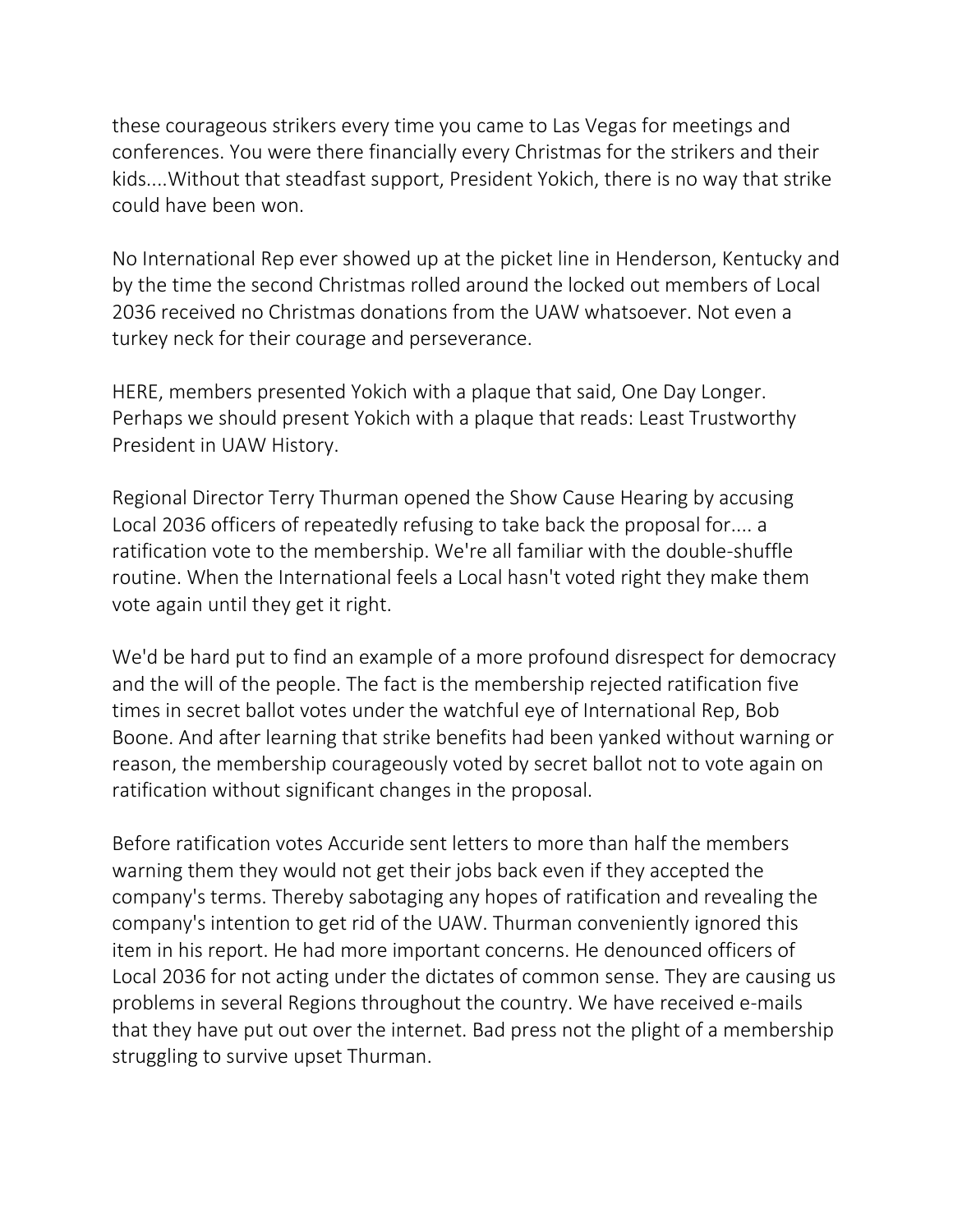It is evident from transcripts of the meeting the IEB knew nothing about the predicament of Local 2036. Gettlefinger wondered, What date was it that the unconditional offer vote was taken? On 3/31/98 Local 2036 voted by yet another secret ballot to return to work unconditionally. Accuride announced the lockout before the vote was tabulated.

Gettlefinger was informed of events by phone twice that day. Apparently it slipped his mind. Just because he authorized the strike doesn't mean we can expect him to pay attention to the results, or act accountable. Yokich said, I don't know who you make wheels for, but obviously we'll know before you leave today. More than two years after a lockout the president of the International admits he didn't even know who they supplied wheels to? Hell, I knew they supplied Ford, GM, Mack, Peterbilt, Navistar, Freightliner, among others, and I'm a machine operator in Coopersville.

Yokich made this admission after saying, When we see a hopeless situation, usually the Secretary-Treasurer and the Regional Director make a recommendation to the Board, and we talk about it. We don't just do it.

Well what the hell did they talk about and why didn't they discuss it with the Local Union before they made the decision to cut off strike benefits? Why didn't they confer directly with Local Union officers until, as Rubin Burks pointed out, We have seen a number of fliers and newspaper articles coming out of your local...We view that as a situation that is chaotic, that is causing some problems not only with your local but with the Union as a whole... He wanted to know what Billy could do about it.

He elaborated, I've seen it on the handbills; I've seen it on the web site. I've seen all that, where we're accused of this or that, or Steve Yokich is accused of this or that. Obviously without the handbills, web sites, fliers, and 'this-or-thats' the IEB wouldn't have spit in the direction of Kentucky. The truly hopeless situation is the ignorance and incompetence of the IEB.

Billy Robinson responded: I'm 55 years old and ever since I've been 16 years old I've been a union member, period. I adamantly believe in organized labor. Everybody in that part of the country has heard me for years proclaiming the UAW to be the greatest union there ever was. I still believe that.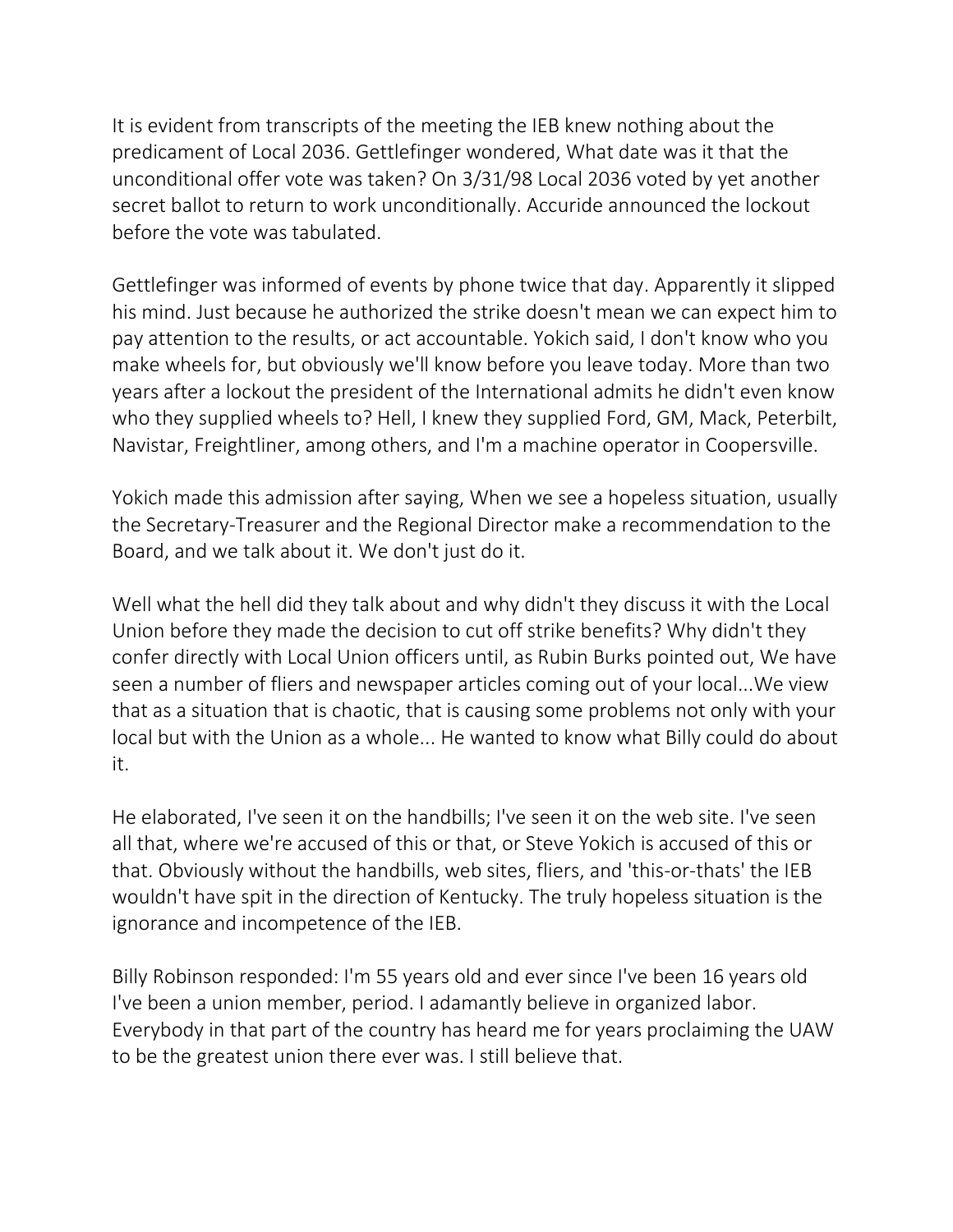We are totally upset because we lost our strike benefits and were given no reason. The only thing that was presented to us as a reason was that it's time for us to get on with our lives. We don't feel that way. We feel that we can win this fight, but the UAW International has to help us. They have to give us the right to do an organizing campaign that would have teeth in it. They have to bring their might to bear on the people who use these wheels, these scab produced wheels. We feel that is what has to happen. We think the fight can be won.

Yokich didn't get the groveling he wanted. He was pissed. He retorted, You can put all the leaflets out and it doesn't bother me a bit, because I know what this Union can do and I know what we've been doing, and I know how to do it. He [Burks] threw you a homerun ball, quite frankly. I'd have thrown you a fast ball inside. This remark from the most famous junk ball pitcher in union history.

Yokich expounded, It's not about the money. It has nothing to do with the money. What it really has to do with is: Is that membership getting proper representation? Do they understand their rights? Do they come to the meetings and understand, or have they been coached into the meetings?

Union members understood when Regional Director Terry Thurman said at a meeting in Louisville, We'll be with you on this picket line as long as it takes. And now they understand Thurman is full of shit. Now they understand perfectly well that they did not get proper representation from Thurman, Gettlefinger, or any of the other members of the Rollover Caucus.

Burks had the audacity to tell Billy Robinson, one of our most steadfast and competent local union presidents, The membership wants leadership. They want it from you, they want it from me, they want it from everybody. That's what they depend upon -- leadership. As you know sometimes leadership is very difficult, I understand. But you have to stand up in the face of reality and say: 'Look, this is where it's at.'

Damn right we want leadership. We want leaders we can depend on to follow through on commitments. We want leaders who know what products we make, who we supply, and exactly what sort of pressure we are under from the corporations. We want leaders who aren't surprised when GM spins off Delphi.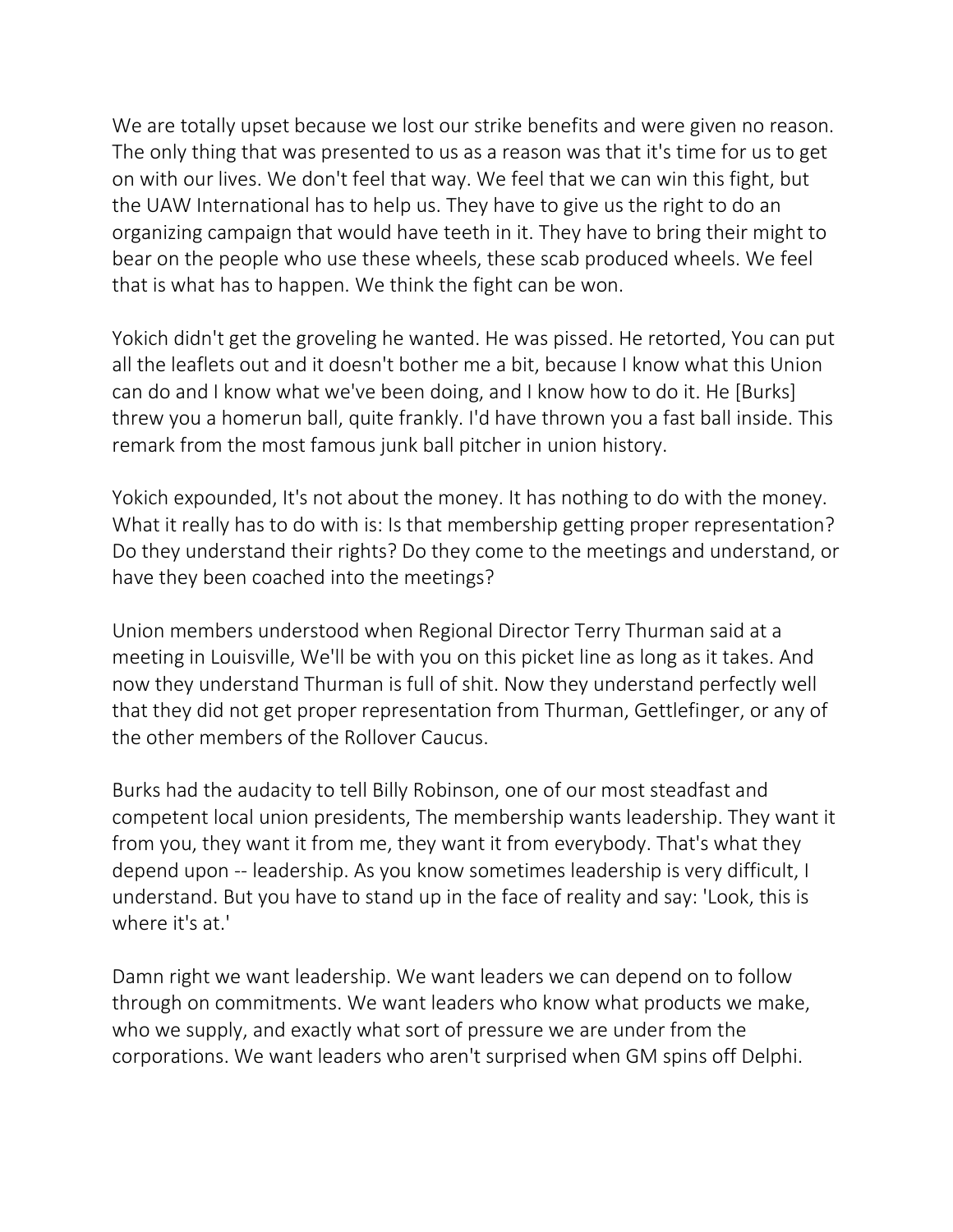We want leaders who spend less time on the golf course and more time rubbing elbows with workers on the shop floor. We want leaders who are informed, knowledgeable, and competent. We haven't seen evidence of leadership in the Rollover Caucus in years. All we've seen is cronyism, capitulation, and a complete lack of strategic planning.

Each year more UAW work is lost, not to foreign countries as Yokich would have us believe, but to non-union IPS plants. Now as Accuride threatens to bust an IPS local, Yokich throws in the towel. No bang for that buck, barely a whimper. But after all, no one on the IEB ever misses a paycheck, or a tee time.

For the record Yokich said he would initiate some line of action at the International level to pressure Accuride which he said, We won't put on the record. According to transcripts Yokich said to Billy Robinson, Come May, the first week in May, we'll see if some of this action has worked, on our side. Okay? If it hasn't, then we're going to take a hard look at it at the May Board meeting, how we're going to do this. Obviously, we'll keep you informed as we go along.

So here it is August and the only thing the IEB has done is impose administratorship on Local 2036, confiscate their Local Union funds, and reportedly bounce checks. According to Billy Robinson no one from the International has communicated with him or any other member of Local 2036 at all. That's not leadership, it's tyranny.

Local 2036 appealed to the Public Review Board because the Show Cause Hearing failed to show evidence of any wrong doing on the part of Local Union officers or members. Regional Director Terry Thurman's false accusations and disinformation were refuted by documentation presented by the officers of Local 2036. But evidence is superfluous in a Kangaroo Court. The goal of the Show Cause Hearing wasn't truth or justice, it was vengeance and intimidation. The bureaucrats found the workers guilty of a gross lack of subservience to the IEB's capricious authority.

In Yokich's written response to the PRB he said, The Board must keep in mind, however, that the members of the IEB are elected [his italics] as labor leaders, in large part because of their bargaining ability.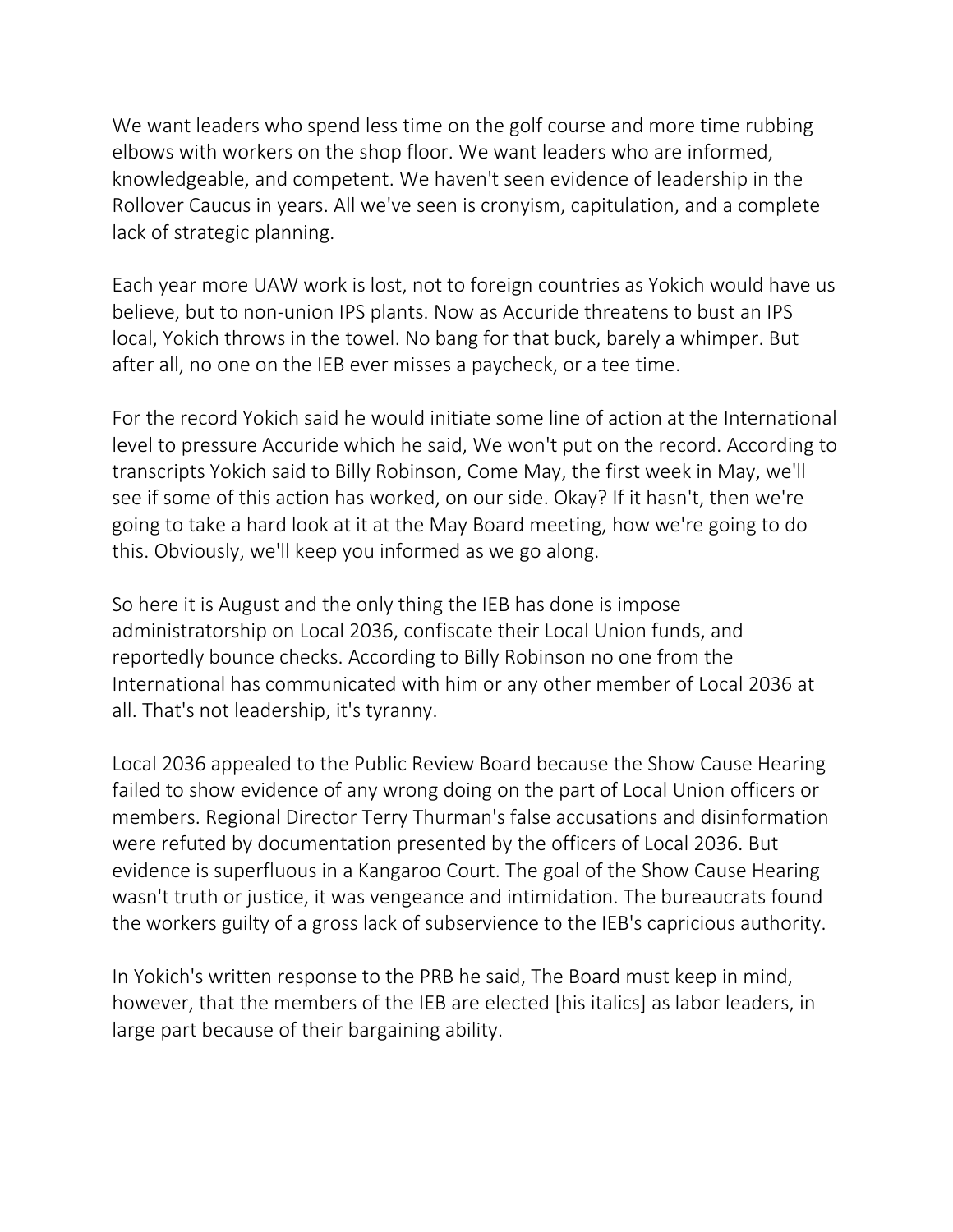What a laugh. First of all, everyone in the International rose above the ranks by appointment. Patronage, not democracy, is the name of the game. Secondly, none of the IEB were elected by one member one vote. They were acclaimed in sham elections by delegates who had no other choice. We didn't even get to choose between the lesser of two evils. Finally, the only bargaining ability Yokich and his Rollover Team have shown is the ability to bargain away UAW members' jobs.

Yokich went on to say, Democracy frequently judges its leadership by what occurs 'On his or her Watch'. It is fundamentally undemocratic [his italics] to tax the UAW's leadership for these concerns about how these events might reflect on their leadership. The UAW's leadership, at all levels is supposed to [his italics] worry about looking like they are not protecting the membership. Here the IEB stepped up to those responsibilities. Their vehicle was the administratorship.

Is that or is that not the most pitiful exposition of leadership you have ever heard from a union president? Yokich is so ungainly crooked he lies in italics.

In his response to the PRB Yokich conceded that there was a strategic distance between the IEB and Local 2036 roughly comparable to that between the Code of Bushido and the principles of General Eisenhower. I know, I know, you're wondering where he comes up with all this bullshit. Allow me to explain.

The Code of Bushido is the ethical code of Samurai Warriors. The Samurai understand that real power derives not from war but rather The Way of the Warrior: his dignity, his virtue, his character. The seven virtues Samurai warriors were encouraged to emulate in the Code of Bushido are: justice, courage, kindness, politeness, truthfulness, honor, and loyalty.

I think it's safe to say that Yokich doesn't fall under the rubric of Bushido, so I assume he aligns himself with General Eisenhower. In the muddle of his shallow mind the leaders of Local 2036 may have all the virtues of Bushido and it doesn't matter because he has the Atomic Bomb. We know different.

Yokich delivers no more lethal bang than a fart in a paper bag. From the debacle at CAT, to the farce in Flint, to the sell out of Delphi, over and over the refrain is the same: Yokich is a loser. The membership didn't rollover, the leadership rolled over. The history of Yokich's tenure at the helm of the UAW is an indisputably dismal and